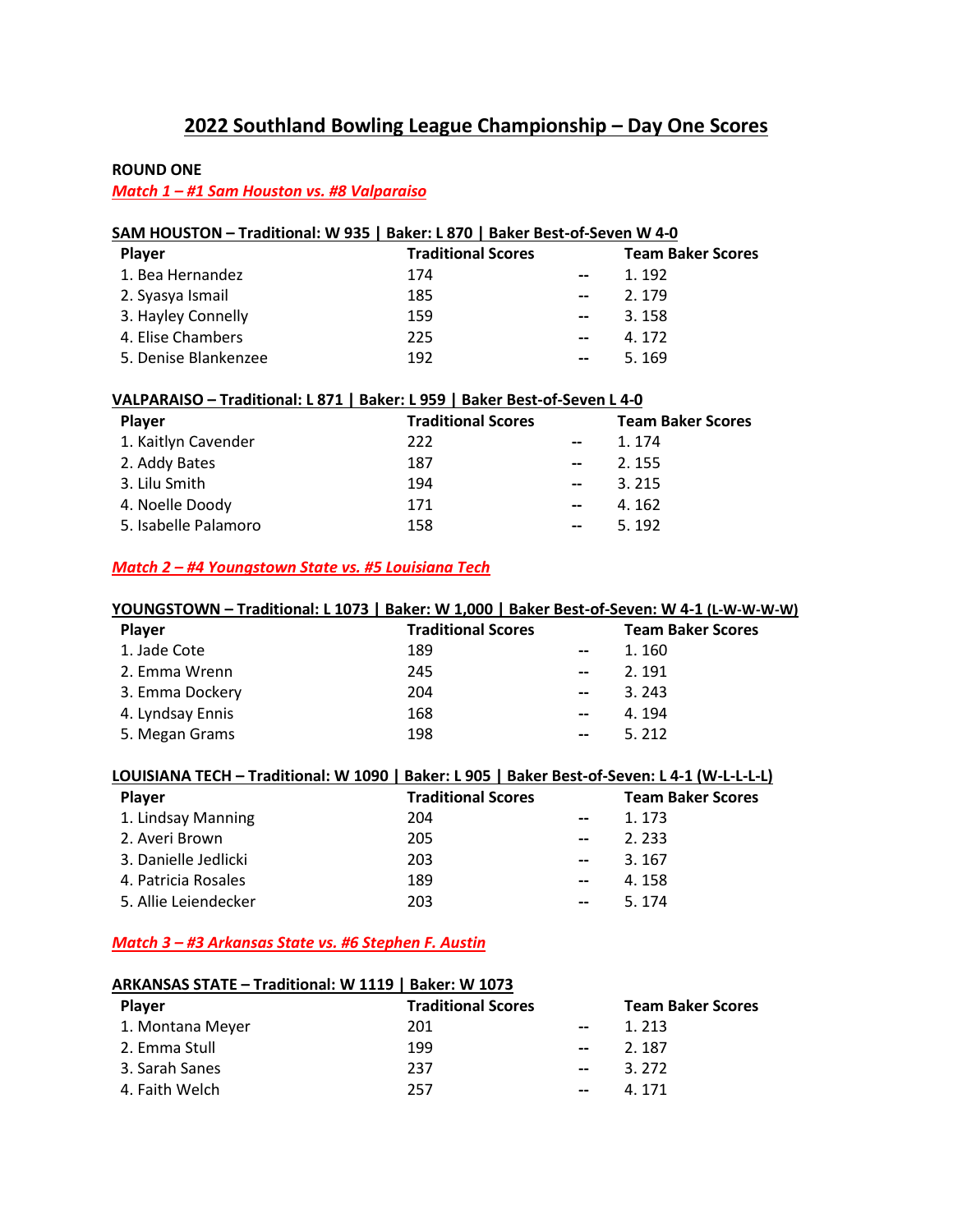5. Brooklyn Buchanan 225 **--** 5. 230

#### **STEPHEN F. AUSTIN – Traditional: L 840 | Baker: L 813**

| Player              | <b>Traditional Scores</b> |                          | <b>Team Baker Scores</b> |  |
|---------------------|---------------------------|--------------------------|--------------------------|--|
| 1. Isabel Hughes    | 220                       | $\overline{\phantom{a}}$ | 1.196                    |  |
| 2. Brystal Beyer    | 182                       | $\overline{\phantom{a}}$ | 2.199                    |  |
| 3. Hana Roers       | 174                       | $\overline{\phantom{a}}$ | 3.237                    |  |
| 4. Chloe Skurzynski | 222                       | $\overline{\phantom{a}}$ | 4.181                    |  |
| 5. Carlene Beyer    | 215                       | $- -$                    | 5.236                    |  |

## *Match 4 – #2 Vanderbilt vs. #7 Tulane*

## **VANDERBILT – Traditional: W 1,016 | Baker: 1,084**

| <b>Player</b>       | <b>Traditional Scores</b> |                               | <b>Team Baker Scores</b> |  |
|---------------------|---------------------------|-------------------------------|--------------------------|--|
| 1. Caroline Theiser | 214                       | $\hspace{0.05cm} \textbf{--}$ | 1.183                    |  |
| 2. Mable Cummins    | 226                       | $\overline{\phantom{a}}$      | 2.246                    |  |
| 3. Angelica Anthony | 179                       | $\overline{\phantom{a}}$      | 3.222                    |  |
| 4. Paige Peters     | 215                       | $-$                           | 4.197                    |  |
| 5. Amanda Naujokas  | 182                       | $-$                           | 5.236                    |  |

## **TULANE – Traditional: L 974 | Baker: 1,007**

| <b>Player</b>        | <b>Traditional Scores</b> |                          | <b>Team Baker Scores</b> |  |
|----------------------|---------------------------|--------------------------|--------------------------|--|
| 1. Madison McCall    | 193                       | $-$                      | 1.144                    |  |
| 2. Crystal Singh     | 212                       | $\overline{\phantom{a}}$ | 2.210                    |  |
| 3. Veronica Petrinec | 200                       | $\overline{\phantom{0}}$ | 3.202                    |  |
| 4. Morgan Gitlitz    | 180                       | $\overline{\phantom{a}}$ | 4.215                    |  |
| 5. Yarelis Alverez   | 189                       | $-$                      | 5.236                    |  |

## **ROUND TWO**

## *Match 5 – #8 Valparaiso vs. #5 Louisiana Tech*

| VALPARAISO - Traditional: W 996   Baker: L 1040   Best-of-Seven L 1 (L-L-W-L-L) |                           |                          |                          |  |
|---------------------------------------------------------------------------------|---------------------------|--------------------------|--------------------------|--|
| <b>Player</b>                                                                   | <b>Traditional Scores</b> |                          | <b>Team Baker Scores</b> |  |
| 1. Kaitlyn Cavender                                                             | 203                       | $\overline{\phantom{a}}$ | 1. 201                   |  |
| 2. Addy Bates                                                                   | 155                       | $\overline{\phantom{a}}$ | 2.235                    |  |
| 3. Lilu Smith                                                                   | 226                       | $\overline{\phantom{a}}$ | 3.223                    |  |
| 4. Noelle Doody                                                                 | 213                       | $\overline{\phantom{a}}$ | 4.225                    |  |
| 5. Isabella Palamaro                                                            | 199                       | $- -$                    | 5.156                    |  |

# **LOUISIANA TECH –Traditional: L 969 | Baker: W 1080 | Best-of-Seven W 4 (W-W-L-W-W)**

| <b>Player</b>        | <b>Traditional Scores</b> |                          | <b>Team Baker Scores</b> |  |
|----------------------|---------------------------|--------------------------|--------------------------|--|
| 1. Lindsay Manning   | 191                       | $- -$                    | 1.200                    |  |
| 2. Averi Brown       | 178                       | $\overline{\phantom{a}}$ | 2.179                    |  |
| 3. Danielle Jedlicki | 199                       | $\overline{\phantom{a}}$ | 3.236                    |  |
| 4. Patracia Rosales  | 182                       | $- -$                    | 4.267                    |  |
| 5. Allie Leiendecker | 219                       | $\overline{\phantom{a}}$ | 5.197                    |  |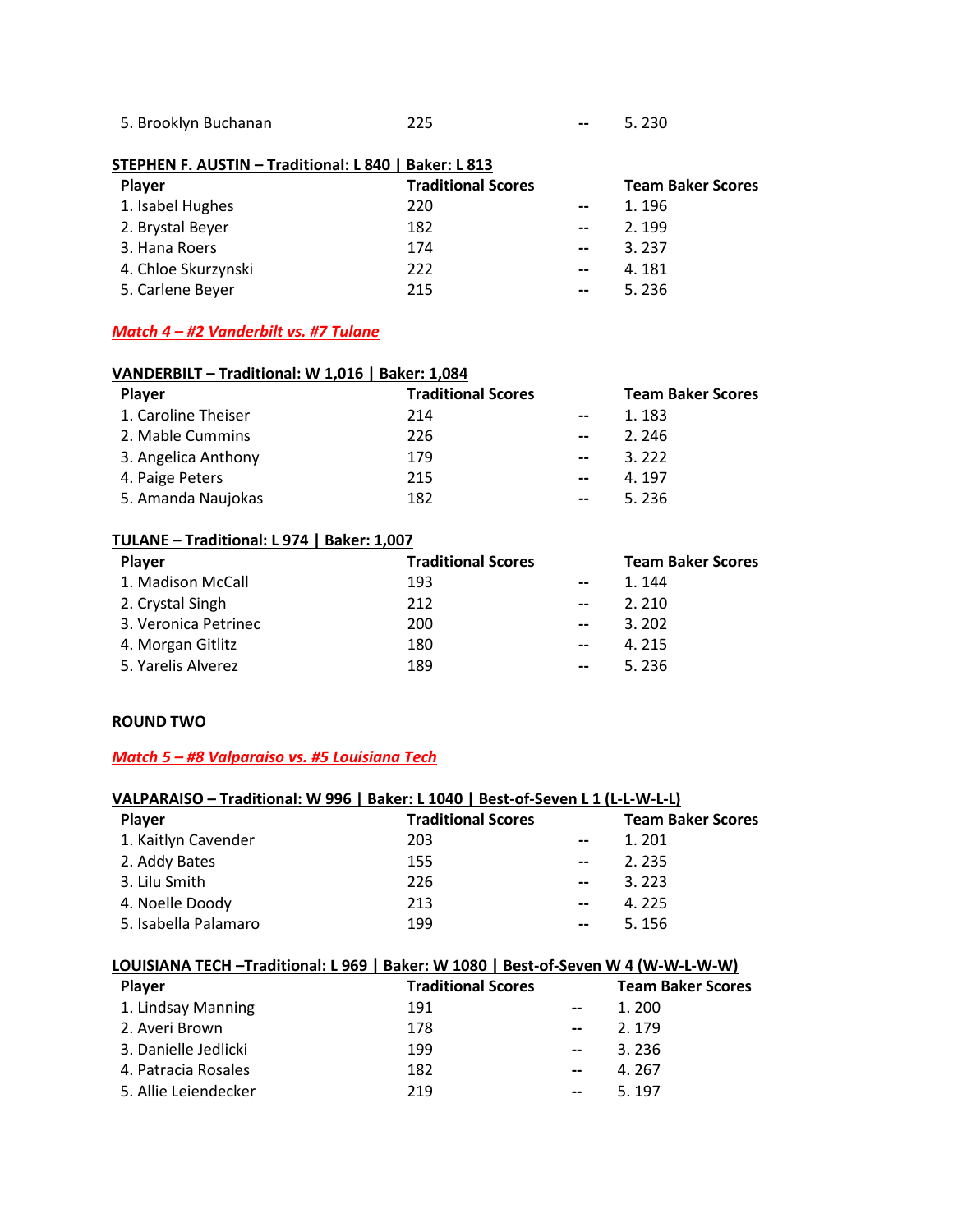## *Match 6 – #6 Stephen F. Austin vs. #7 Tulane*

#### **STEPHEN F. AUSTIN – Traditional: L 1,003 | Baker: L 954**

| Player              | <b>Traditional Scores</b> |                          | <b>Team Baker Scores</b> |
|---------------------|---------------------------|--------------------------|--------------------------|
| 1. Isabel Hughes    | 217                       | $\overline{\phantom{a}}$ | 1.173                    |
| 2. Hana Roers       | 193                       | $\overline{\phantom{a}}$ | 2.193                    |
| 3. Chloe Skurzynski | 165                       | $\overline{\phantom{0}}$ | 3.185                    |
| 4. Carlene Beyer    | 226                       | $\overline{\phantom{a}}$ | 4.243                    |
| 5. Crystal George   | 202                       | $\overline{\phantom{a}}$ | 5.160                    |

#### **TULANE – Traditional: W 1,066 | Baker: W 1012**

| <b>Player</b>        | <b>Traditional Scores</b> |                          | <b>Team Baker Scores</b> |  |
|----------------------|---------------------------|--------------------------|--------------------------|--|
| 1. Madison McCall    | 206                       | $\overline{\phantom{a}}$ | 1.189                    |  |
| 2. Crystal Singh     | 171                       | $\overline{\phantom{a}}$ | 2.228                    |  |
| 3. Veronica Detrinec | 229                       | $\overline{\phantom{a}}$ | 3.210                    |  |
| 4. Ameila Vasquez    | 222                       | $-$                      | 4.211                    |  |
| 5. Katharina Mente   | 238                       | $\overline{\phantom{a}}$ | 5.174                    |  |

## *Match 7 – #1 Sam Houston vs. #4 Youngstown*

### **SAM HOUSTON – Traditional: L 1142 | Baker: W 1060| Best-of-Seven: L 4-0**

| <b>Player</b>        | <b>Traditional Scores</b> |                          | <b>Team Baker Scores</b> |  |
|----------------------|---------------------------|--------------------------|--------------------------|--|
| 1. Bea Hernandez     | 176                       | $\overline{\phantom{a}}$ | 1.185                    |  |
| 2. Syasya Ismail     | 189                       | $\overline{\phantom{a}}$ | 2.245                    |  |
| 3. Kaia Gray         | 230                       | $\overline{\phantom{a}}$ | 3.237                    |  |
| 4. Elise Chambers    | 268                       | $\overline{\phantom{a}}$ | 4.195                    |  |
| 5. Denise Blankenzee | 279                       | $\overline{\phantom{a}}$ | 5.198                    |  |

#### **YOUNGSTOWN – Traditional: W 1,158 | Baker: L 921 | Best-of-Seven: W 4-0**

| <b>Player</b>   | <b>Traditional Scores</b> |                          | <b>Team Baker Scores</b> |
|-----------------|---------------------------|--------------------------|--------------------------|
| 1. Madyson Marx | 237                       | $-$                      | 1.177                    |
| 2. Jade Cote    | 239                       | $\overline{\phantom{0}}$ | 2.211                    |
| 3. Emma Wrenn   | 248                       | $\overline{\phantom{0}}$ | 3.203                    |
| 4. Emma Dockery | 247                       | $\overline{\phantom{a}}$ | 4.176                    |
| 5. Megan Grams  | 187                       | $-$                      | 5.154                    |

#### *Match 8 – #3 Arkansas State vs. #2 Vanderbilt*

## **ARKANSAS STATE – Traditional: L 1008 | Baker: L 1,072 | L 4-1 (L-W-L-L-L)**

| <b>Player</b>        | <b>Traditional Scores</b> |                          | <b>Team Baker Scores</b> |  |
|----------------------|---------------------------|--------------------------|--------------------------|--|
| 1. Montana Meyer     | 167                       | $\overline{\phantom{a}}$ | 1.218                    |  |
| 2. Emma Stull        | 185                       | $\overline{\phantom{a}}$ | 2.169                    |  |
| 3. Sarah Sanes       | 182                       | $\overline{\phantom{a}}$ | 3.201                    |  |
| 4. Faith Welch       | 227                       | $\overline{\phantom{a}}$ | 4.206                    |  |
| 5. Brooklyn Buchanan | 247                       | $\overline{\phantom{a}}$ | 5.201                    |  |

## **VANDERBILT – Traditional: W 1205 | Baker: W 1,072 | W 4-1 (W-L-W-W-W)**